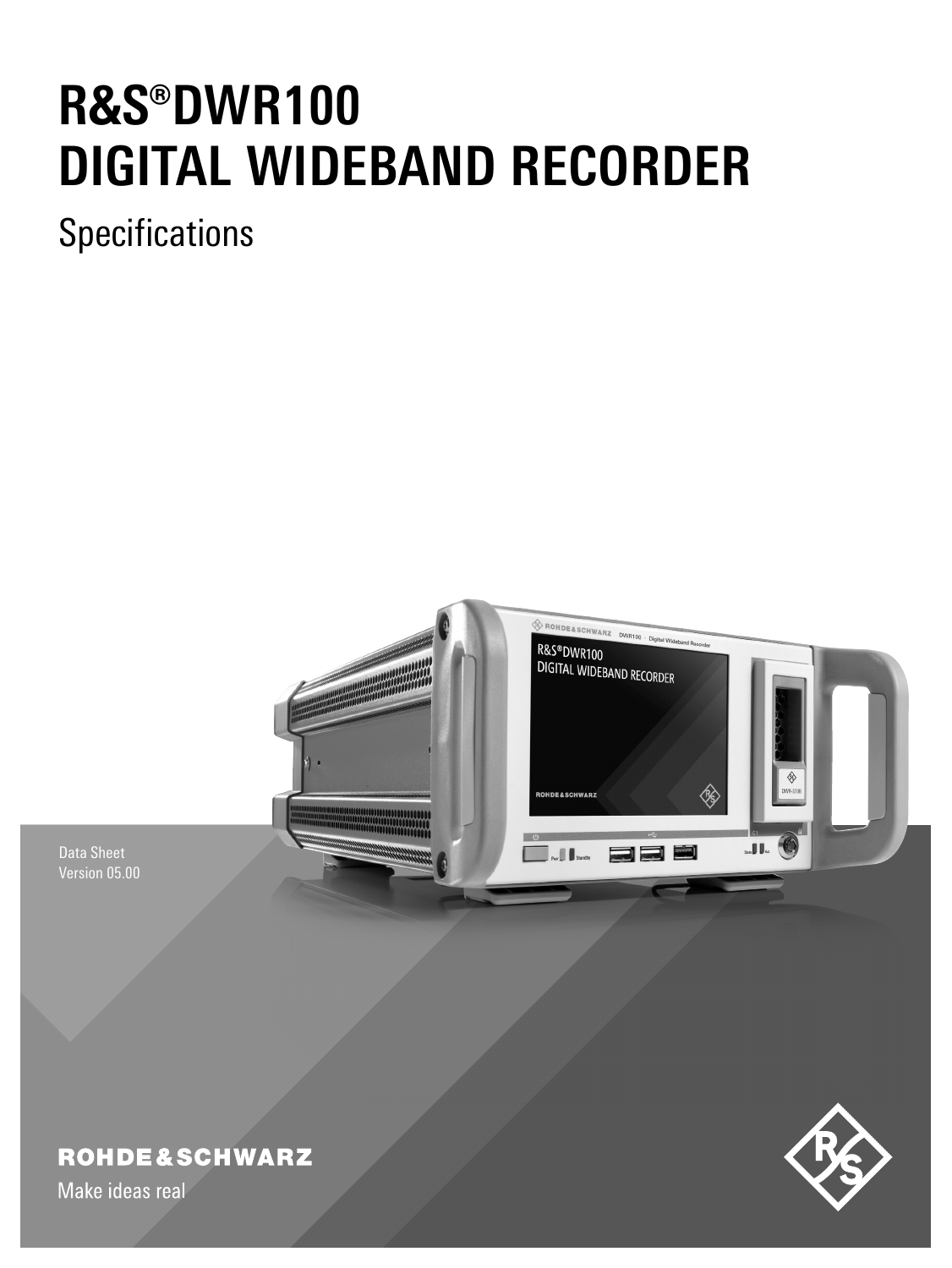# **CONTENTS**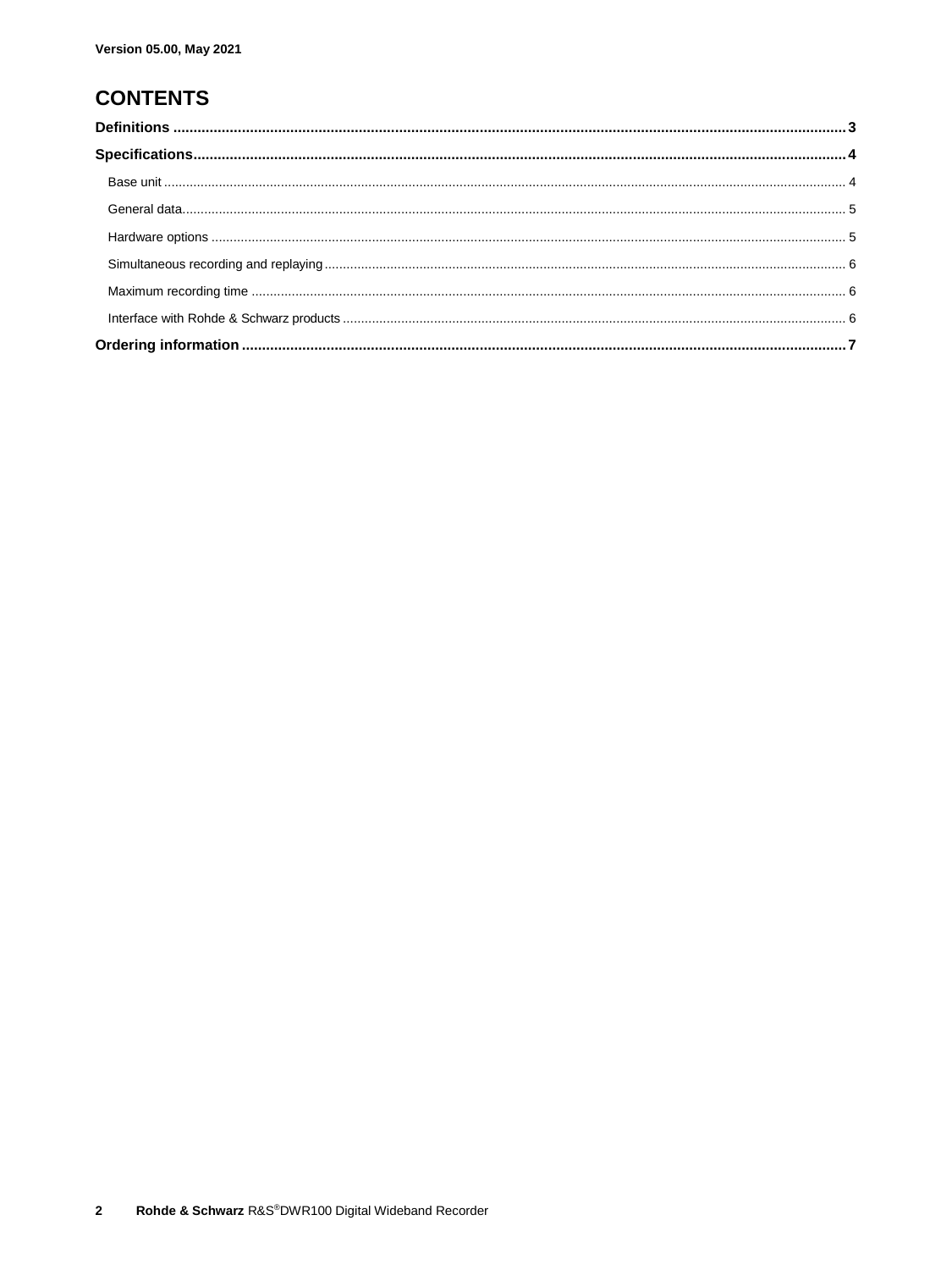# <span id="page-2-0"></span>**Definitions**

### **General**

Product data applies under the following conditions:

- Three hours storage at ambient temperature followed by 30 minutes warm-up operation
- Specified environmental conditions met
- Recommended calibration interval adhered to
- All internal automatic adjustments performed, if applicable

### **Specifications with limits**

Represent warranted product performance by means of a range of values for the specified parameter. These specifications are marked with limiting symbols such as <, ≤, >, ≥, ±, or descriptions such as maximum, limit of, minimum. Compliance is ensured by testing or is derived from the design. Test limits are narrowed by guard bands to take into account measurement uncertainties, drift and aging, if applicable.



### **Non-traceable specifications with limits (n. trc.)**

Represent product performance that is specified and tested as described under "Specifications with limits" above. However, product performance in this case cannot be warranted due to the lack of measuring equipment traceable to national metrology standards. In this case, measurements are referenced to standards used in the Rohde & Schwarz laboratories.

### **Specifications without limits**

Represent warranted product performance for the specified parameter. These specifications are not specially marked and represent values with no or negligible deviations from the given value (e.g. dimensions or resolution of a setting parameter). Compliance is ensured by design.

### **Typical data (typ.)**

Characterizes product performance by means of representative information for the given parameter. When marked with  $\lt$ ,  $>$  or as a range, it represents the performance met by approximately 80 % of the instruments at production time. Otherwise, it represents the mean value.

### **Nominal values (nom.)**

Characterize product performance by means of a representative value for the given parameter (e.g. nominal impedance). In contrast to typical data, a statistical evaluation does not take place and the parameter is not tested during production.

### **Measured values (meas.)**

Characterize expected product performance by means of measurement results gained from individual samples.

### **Uncertainties**

Represent limits of measurement uncertainty for a given measurand. Uncertainty is defined with a coverage factor of 2 and has been calculated in line with the rules of the Guide to the Expression of Uncertainty in Measurement (GUM), taking into account environmental conditions, aging, wear and tear.

Device settings and GUI parameters are designated with the format "parameter: value".

Non-traceable specifications with limits, typical data as well as nominal and measured values are not warranted by Rohde & Schwarz.

In line with the 3GPP/3GPP2 standard, chip rates are specified in million chips per second (Mcps), whereas bit rates and symbol rates are specified in billion bits per second (Gbps), million bits per second (Mbps), thousand bits per second (kbps), million symbols per second (Msps) or thousand symbols per second (ksps), and sample rates are specified in million samples per second (Msample/s). Gbps, Mcps, Mbps, Msps, kbps, ksps and Msample/s are not SI units.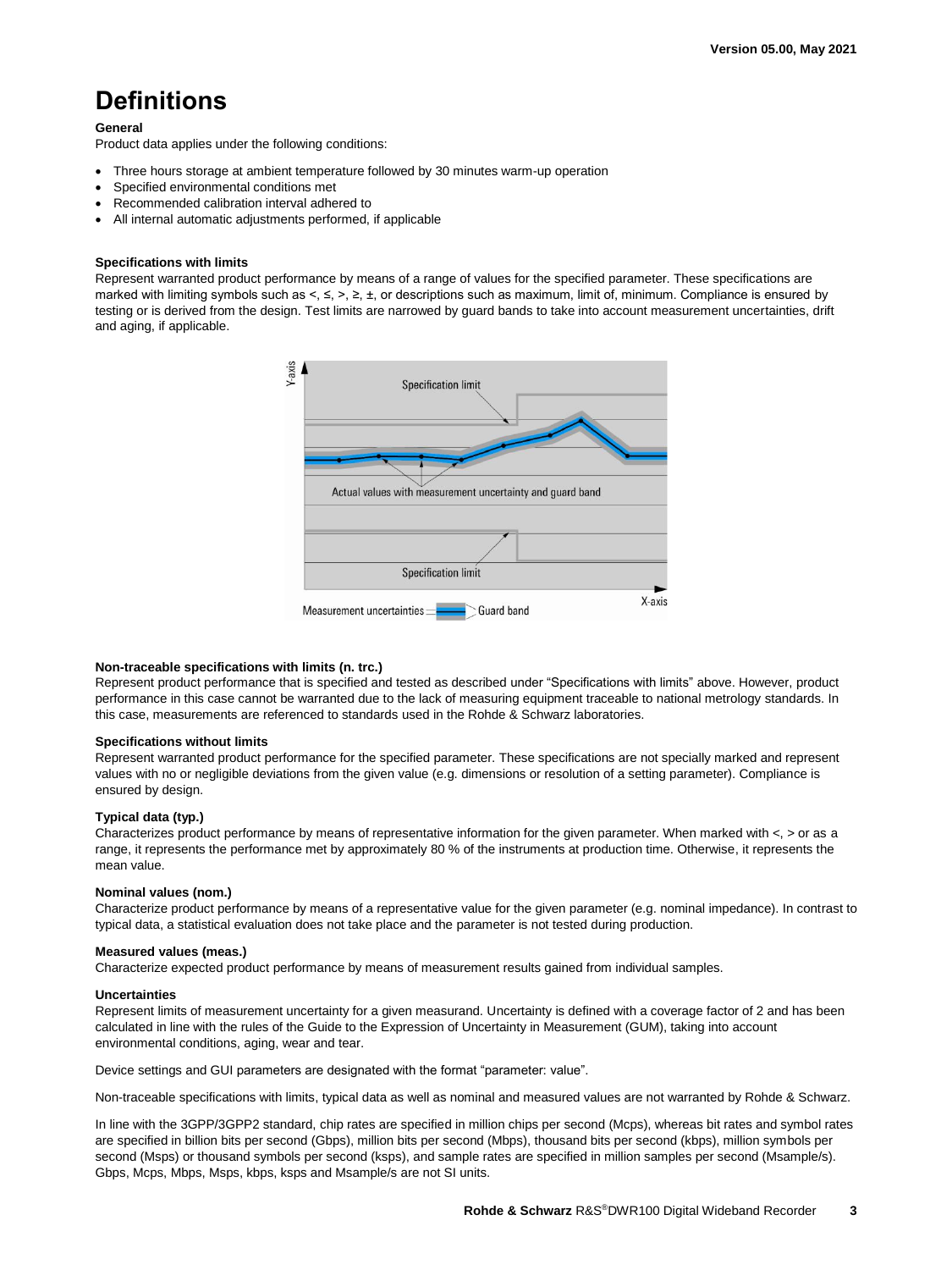# <span id="page-3-0"></span>**Specifications**

### <span id="page-3-1"></span>**Base unit**

| Data interfaces                  | 1 x 1 Gbit Ethernet                                                                      |  |  |  |  |
|----------------------------------|------------------------------------------------------------------------------------------|--|--|--|--|
|                                  | 2 x 10 Gbit SFP+ (with R&S®DWR-10G option)                                               |  |  |  |  |
|                                  | 2 x 10 Gbit 10GBase-T (with R&S®DWR-10G option)                                          |  |  |  |  |
| Data rate via 1 Gbit interfaces  | sustained data transfer rate of 50 Mbyte/s for recording baseband I/Q data               |  |  |  |  |
|                                  | with a maximum bandwidth of 10 MHz                                                       |  |  |  |  |
| Data rate via 10 Gbit interfaces | sustained data transfer rate of 210 Mbyte/s for recording baseband I/Q data              |  |  |  |  |
| (with R&S®DWR-10G option)        | with a maximum bandwidth of 40 MHz                                                       |  |  |  |  |
| Data formats                     | raw data                                                                                 |  |  |  |  |
|                                  | R&S®AMMOS IF data                                                                        |  |  |  |  |
|                                  | R&S®EB200 IF data                                                                        |  |  |  |  |
|                                  | R&S®AMMOS spectrum data                                                                  |  |  |  |  |
|                                  | R&S <sup>®</sup> AMMOS decoded text                                                      |  |  |  |  |
|                                  | R&S®AMMOS image data                                                                     |  |  |  |  |
|                                  | R&S <sup>®</sup> AMMOS instantaneous data                                                |  |  |  |  |
|                                  | R&S®AMMOS symbol data                                                                    |  |  |  |  |
|                                  | R&S®AMMOS tuner spectrum data                                                            |  |  |  |  |
|                                  |                                                                                          |  |  |  |  |
|                                  | R&S <sup>®</sup> AMMOS analog audio<br>R&S <sup>®</sup> AMMOS emission list data         |  |  |  |  |
|                                  |                                                                                          |  |  |  |  |
|                                  | R&S®AMMOS burst emission list data                                                       |  |  |  |  |
|                                  | R&S <sup>®</sup> AMMOS time domain data                                                  |  |  |  |  |
|                                  | R&S <sup>®</sup> AMMOS histogram data                                                    |  |  |  |  |
|                                  | R&S®AMMOS pulse description word data                                                    |  |  |  |  |
|                                  | R&S®AMMOS hop density waterfall data                                                     |  |  |  |  |
|                                  | R&S <sup>®</sup> AMMOS tuner PIFPan data                                                 |  |  |  |  |
|                                  | R&S <sup>®</sup> AMMOS digital audio                                                     |  |  |  |  |
|                                  | R&S®AMMOS I/Q burst data                                                                 |  |  |  |  |
| Software interfaces              | XML control interface                                                                    |  |  |  |  |
|                                  | web interface for configuring R&S®DWR100 and retrieving the documentation, system        |  |  |  |  |
|                                  | parameters and log files                                                                 |  |  |  |  |
|                                  | recordings can be imported and exported using file transfer protocol (FTP)               |  |  |  |  |
| Operational reliability          | initial built-in test (BIT) and consistency check performed after power-on               |  |  |  |  |
|                                  | runtime BIT monitors device operation                                                    |  |  |  |  |
|                                  | faults collected in a log file and made known via the interface                          |  |  |  |  |
|                                  | storage status query (free, used disk space)                                             |  |  |  |  |
| Support functions                | up to 40000 recordings can be managed by the software                                    |  |  |  |  |
|                                  | all recordings in R&S®AMMOS IF data format and in R&S®EB200 IF data format are           |  |  |  |  |
|                                  | indexed; recorded data stream is analyzed by relating recording file offsets, time-      |  |  |  |  |
|                                  | stamps, sample rates, center frequency and bandwidth of a recording; result of           |  |  |  |  |
|                                  | analysis is stored in a database and can be queried                                      |  |  |  |  |
|                                  | further database administration possible by indexing any position of a recording with    |  |  |  |  |
|                                  | comments                                                                                 |  |  |  |  |
|                                  | history function facilitates setting of comments for recordings; the timestamp indicates |  |  |  |  |
|                                  | when the data was entered; this function can be used to write the history of a recording |  |  |  |  |
|                                  | bookmarking function facilitates settings of comments within a recording; this function  |  |  |  |  |
|                                  | can be used to mark an interesting time range in the recording                           |  |  |  |  |
|                                  | query list of recordings                                                                 |  |  |  |  |
|                                  | beginning and end of a replay can be configured; replay can be repeated 1 to n times     |  |  |  |  |
|                                  | recordings can be deleted                                                                |  |  |  |  |
|                                  | recordings can be write-protected                                                        |  |  |  |  |
|                                  | reliable erasure (WIPE) of the data storage can be triggered                             |  |  |  |  |
|                                  | overview spectrum for recordings of type content (R&S®AMMOS IF data) or                  |  |  |  |  |
|                                  | R&S®EB200 IF data: The overview is a spectrogram with a low time resolution to           |  |  |  |  |
|                                  | provide a quick information in which time portions of the recording there are signals of |  |  |  |  |
|                                  | interest.                                                                                |  |  |  |  |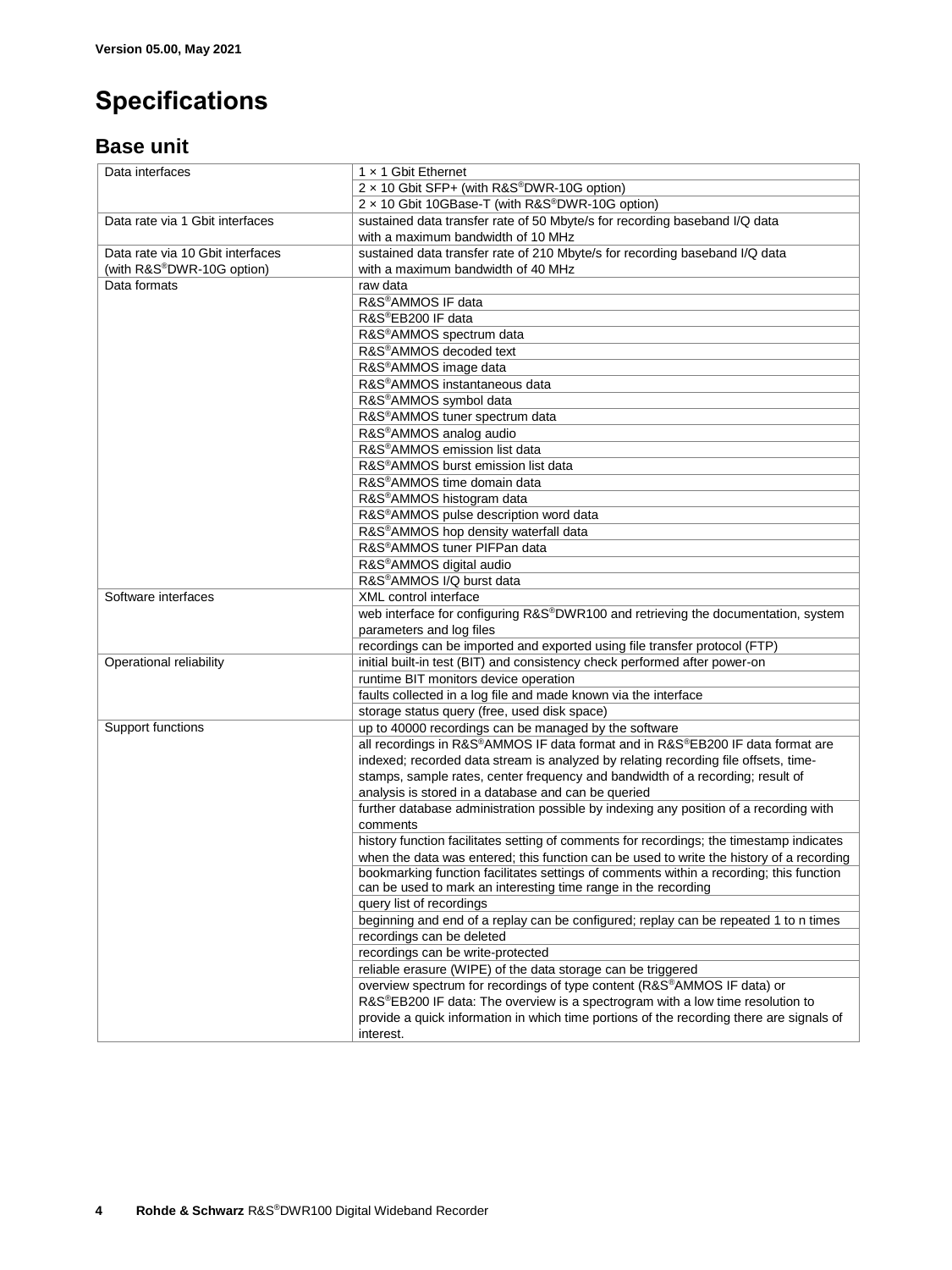# <span id="page-4-0"></span>**General data**

| <b>Environmental conditions</b> |                                                                   |                                               |
|---------------------------------|-------------------------------------------------------------------|-----------------------------------------------|
| Temperature                     | operating temperature range                                       | 0 °C to +50 $\degree$ C                       |
|                                 | permissible temperature range                                     | $-5$ °C to +55 °C                             |
|                                 | storage temperature range                                         | $-20$ °C to +70 °C                            |
| Damp heat                       |                                                                   | +25 °C/+40 °C, 85 % rel. humidity, cyclic,    |
|                                 |                                                                   | in line with EN 60068-2-30                    |
| <b>Mechanical resistance</b>    |                                                                   |                                               |
| Vibration                       | sinusoidal                                                        | 5 Hz to 55 Hz, 0.15 mm amplitude const.,      |
|                                 |                                                                   | 55 Hz to 150 Hz, 0.5 g const.,                |
|                                 |                                                                   | in line with EN 60068-2-6                     |
|                                 | random                                                            | 10 Hz to 300 Hz, acceleration 1.9 g RMS,      |
|                                 |                                                                   | 300 Hz to 500 Hz,                             |
|                                 |                                                                   | acceleration 1.2 g RMS,                       |
|                                 |                                                                   | in line with EN 60068-2-64                    |
| Shock                           |                                                                   | 40 g shock spectrum,                          |
|                                 |                                                                   | in line with MIL-STD-810E. method 516.4.      |
|                                 |                                                                   | procedure I                                   |
| AC power supply                 |                                                                   |                                               |
| Rated voltage                   |                                                                   | 100 V to 240 V AC (± 10 %)                    |
| Rated frequency                 |                                                                   | 50 Hz to 60 Hz $(\pm 5\%)$                    |
| Rated current                   |                                                                   | 1.5 A to 3.6 A                                |
| Rated power                     |                                                                   | $\leq$ 150 W (meas.)                          |
| <b>Product conformity</b>       |                                                                   |                                               |
| Electromagnetic compatibility   | EU: in line with EMC Directive 2014/30/E                          | applied harmonized standards:                 |
|                                 |                                                                   | EN 61326-1 (industrial environment),          |
|                                 |                                                                   | EN 61326-2-1.                                 |
|                                 |                                                                   | EN 55011 (class B)                            |
| Electrical safety               | EU: in line with Low Voltage Directive                            | applied harmonized standard:                  |
|                                 | 2014/35/EC                                                        | EN 61010-1                                    |
|                                 | <b>USA</b>                                                        | UL 61010-1                                    |
|                                 | Canada<br>VDE - Association for Electrical Electronic             | CAN/CSA-C22.2 No. 61010-1<br>VDE-GS           |
| International safety approvals  |                                                                   |                                               |
|                                 | and Information Technology<br>CSA - Canadian Standard Association | $c$ CSA $_{HS}$                               |
| <b>RoHS</b>                     | EU: in line with Directive 2011/65/EC on                          | applied harmonized standard:                  |
|                                 | the restriction of the use of certain                             | EN 50581                                      |
|                                 | hazardous substances in electrical and                            |                                               |
|                                 |                                                                   |                                               |
| <b>Dimensions</b>               | electronic equipment<br>$W \times H \times D$                     | 249.5 mm × 150 mm × 451 mm                    |
|                                 |                                                                   | (9.82 in x 5.91 in x 17.76 in), 1/2 19", 3 HU |
|                                 |                                                                   |                                               |
| Weight                          |                                                                   | 6.3 kg (13.9 lb)                              |

# <span id="page-4-1"></span>**Hardware options**

| R&S®DWR-10G               | recording and replaying with a sustained data transfer rate of 210 Mbyte/s |  |  |  |
|---------------------------|----------------------------------------------------------------------------|--|--|--|
|                           | (corresponds to a bandwidth of 40 MHz)                                     |  |  |  |
| R&S <sup>®</sup> DWR-S103 | solid-state drive (SSD), 3 Tbyte storage capacity                          |  |  |  |
| R&S®DWR-S106              | solid-state drive (SSD), 6 Tbyte storage capacity                          |  |  |  |
| R&S <sup>®</sup> DWR-S115 | solid-state drive (SSD), 15 Tbyte storage capacity                         |  |  |  |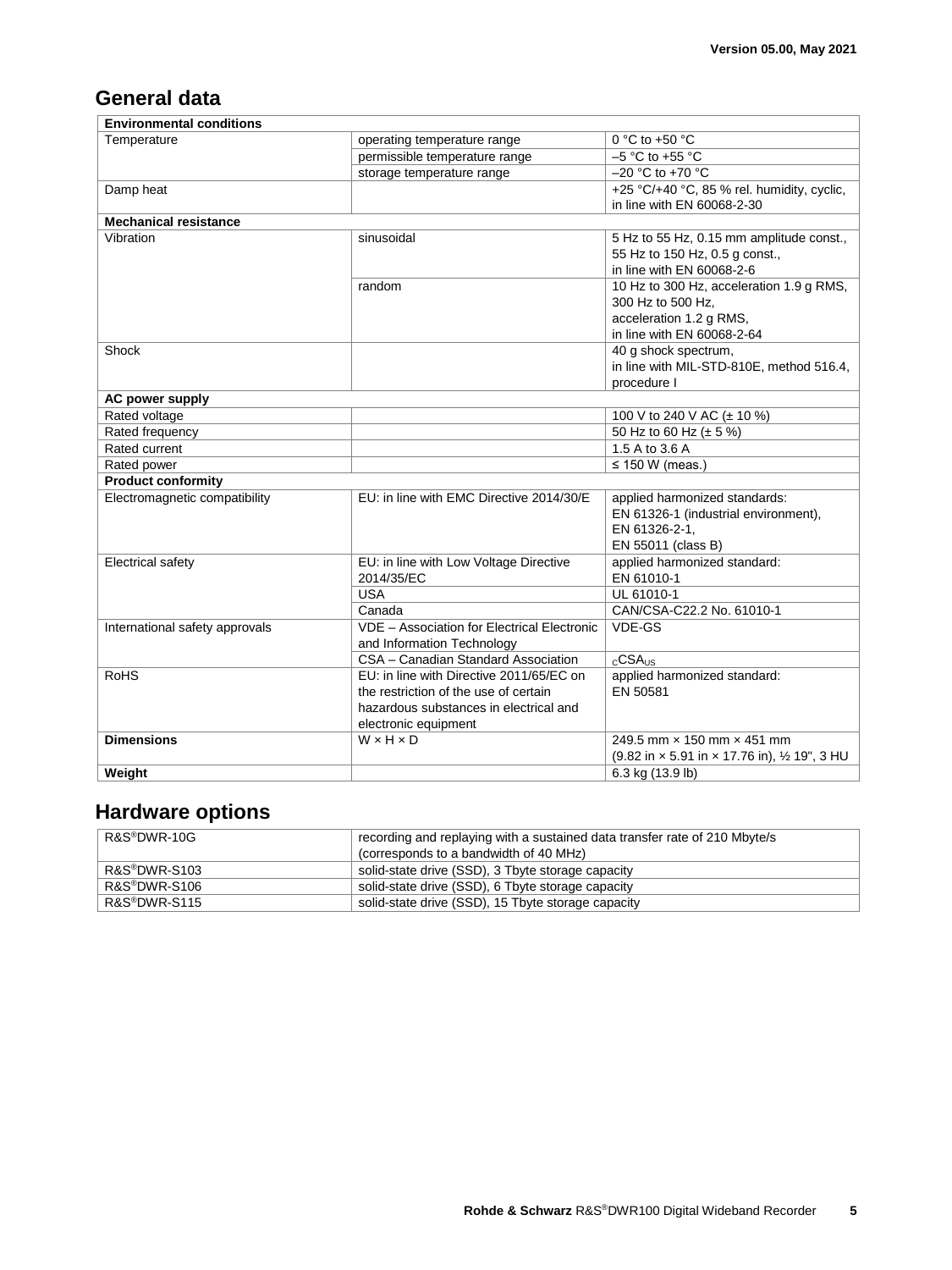## <span id="page-5-0"></span>**Simultaneous recording and replaying**

The R&S®DWR100 manages the bandwidth of the storage and of all interfaces to get the maximum possible number of simultaneous recording and replay sessions. The following tables show the maximum number of recording sessions depending on the used data rate class and the used interface if all simultaneous sessions are using the same data rate class. Combinations of different data rate classes are possible. The data format can be either short (32 bit/sample) or long (64 bit/sample).

| Data rate class | <b>Typical receiver</b><br>bandwidth | Sample rate<br>(mode)     | Recording/replay<br>via 1 Gbit<br>interface,<br>R&S®DWR100<br>without<br>R&S®DWR-10G<br>option | Recording/replay<br>via 10 Gbit<br>interface $1$ ,<br>R&S <sup>®</sup> DWR100 with<br><b>R&amp;S®DWR-10G</b><br>option | Recording/replay<br>via a direct 10 Gbit<br><b>SFP+ connection</b><br>between receiver<br>and R&S®DWR100 |
|-----------------|--------------------------------------|---------------------------|------------------------------------------------------------------------------------------------|------------------------------------------------------------------------------------------------------------------------|----------------------------------------------------------------------------------------------------------|
| result data     |                                      | result data               | 256                                                                                            | 256                                                                                                                    |                                                                                                          |
| 20k             | 30 kHz                               | 64 ksample/s (long)       | 128                                                                                            | 128                                                                                                                    |                                                                                                          |
| 300k            | 300 kHz/500 kHz                      | 640 ksample/s<br>(short)  | 32                                                                                             | 32                                                                                                                     |                                                                                                          |
| 1M              | 1 MHz                                | 1.28 Msample/s<br>(short) | 19                                                                                             | 32                                                                                                                     |                                                                                                          |
| 4M              | 5 MHz                                | 6.4 Msample/s<br>(short)  | 3                                                                                              | 16                                                                                                                     |                                                                                                          |
| 10M             | 10 MHz                               | 12.8 Msample/s<br>(short) | 1                                                                                              | 4                                                                                                                      |                                                                                                          |
| 20M             | 20 MHz                               | 25.6 Msample/s<br>(short) | $\overline{\phantom{0}}$                                                                       | $\overline{2}$                                                                                                         |                                                                                                          |
| 40M             | 40 MHz                               | 51.2 Msample/s<br>(short) | —                                                                                              |                                                                                                                        |                                                                                                          |

### <span id="page-5-1"></span>**Maximum recording time**

The maximum recording time depends on the connected receiver, the bandwidth used or the sampling rate for this bandwidth which is given by the receiver, the data format used and the capacity of the storage unit. The following table applies for the R&S®ESME. The data format can be either short (32 bit/sample) or long (64 bit/sample).

The settings for the data format in the following example are taken from the R&S®CA120.

| Data rate class                                  | 64<br>ksample/s,<br>long | 640<br>ksample/s<br>short | 1.28<br>Msample/s,<br>short | 6.4<br>Msample/s,<br>short | 12.8<br>Msample/s,<br>short | 25.6<br>Msample/s,<br>short | 51.2<br>Msample/s,<br>short |
|--------------------------------------------------|--------------------------|---------------------------|-----------------------------|----------------------------|-----------------------------|-----------------------------|-----------------------------|
| Maximum input<br>bandwidth                       | $30$ kHz                 | 300 kHz                   | 1 MHz                       | 5 MHz                      | 10 MHz                      | 20 MHz                      | 40 MHz                      |
| Recording time with<br>R&S <sup>®</sup> DWR-S103 | 1650 h                   | 335 h                     | 165 h                       | 32 h                       | 17h                         | 8.5h                        | 4 h                         |
| Recording time with<br>R&S <sup>®</sup> DWR-S106 | 3300 h                   | 670 h                     | 330 h                       | 65 h                       | 34 h                        | 16h                         | 8 h                         |
| Recording time with<br>R&S®DWR-S115              | 8000 h                   | 1600 h                    | 800 h                       | 160 h                      | 80 h                        | 40 h                        | 20h                         |

### <span id="page-5-2"></span>**Interface with Rohde & Schwarz products**

| Receiver: R&S <sup>®</sup> | EB500,<br><b>EB510</b> | ESMD.<br>ESME (FFM),<br><b>DDF255.</b><br><b>DDF260</b><br>(receiver<br>mode) | PR100.<br><b>EM100</b> | <b>EM200</b> | <b>PR200</b> | <b>DDF550</b> | <b>CA120</b> | <b>CA100</b> |
|----------------------------|------------------------|-------------------------------------------------------------------------------|------------------------|--------------|--------------|---------------|--------------|--------------|
| Via 1 Gbit LAN             | 5 MHz                  | 10 MHz                                                                        | 500 kHz                | 1 MHz        | 1 MHz        | 10 MHz        | 10 MHz       | 10 MHz       |
| Via 10 Gbit LAN            | –                      | 40 MHz                                                                        |                        | 40 MHz       | -            |               |              |              |
| Recording I/Q              |                        | $\bullet$                                                                     |                        |              |              |               |              |              |
| Replaying I/Q              |                        | ٠                                                                             |                        |              |              |               |              |              |

 $\bullet$  = yes,  $-$  = no

 $\overline{a}$ 

<sup>&</sup>lt;sup>1</sup> Requires R&S<sup>®</sup>DWR-10G option and a corresponding network.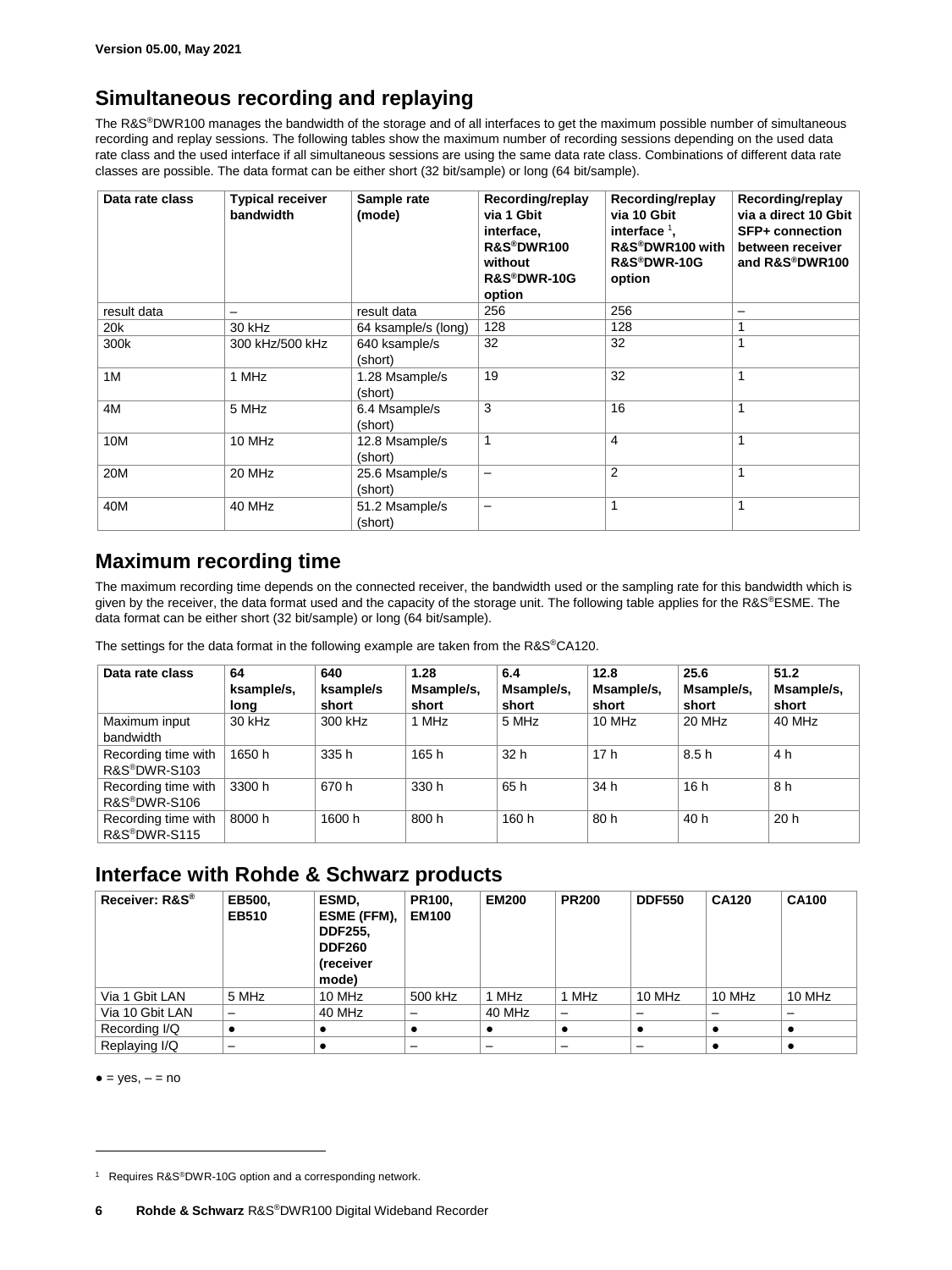# <span id="page-6-0"></span>**Ordering information**

| <b>Designation</b>                                                                              | <b>Type</b>                | Order No.    |  |  |  |  |  |
|-------------------------------------------------------------------------------------------------|----------------------------|--------------|--|--|--|--|--|
| <b>Base unit</b>                                                                                |                            |              |  |  |  |  |  |
| Digital wideband recorder                                                                       | R&S <sup>®</sup> DWR100    | 1525.7551.50 |  |  |  |  |  |
| (up to 10 MHz bandwidth for recording and replaying)                                            |                            |              |  |  |  |  |  |
| Scope of delivery: R&S®DWR100, manual, software and documentation on CD, power cable            |                            |              |  |  |  |  |  |
| Storage media (one module is required)                                                          |                            |              |  |  |  |  |  |
| Solid-state drive, 3.2 Tbyte storage capacity                                                   | R&S <sup>®</sup> DWR-S103  | 1525.8293.50 |  |  |  |  |  |
| Solid-state drive, 6.4 Tbyte storage capacity                                                   | R&S <sup>®</sup> DWR-S106  | 1525.8293.60 |  |  |  |  |  |
| Solid-state drive, 15 Tbyte storage capacity                                                    | R&S <sup>®</sup> DWR-S115  | 1525.8293.65 |  |  |  |  |  |
| Interface option                                                                                |                            |              |  |  |  |  |  |
| Interface board with 4 plugs 10 Gbit Ethernet (2 x SFP+,                                        | R&S <sup>®</sup> DWR-10GX4 | 1525.8264.60 |  |  |  |  |  |
| $2 \times 10$ G Base-T), enables recording and replaying up to<br>40 MHz bandwidth <sup>2</sup> |                            |              |  |  |  |  |  |
|                                                                                                 |                            |              |  |  |  |  |  |
| <b>Auxiliary equipment</b>                                                                      |                            |              |  |  |  |  |  |
| Copper cable, including two SFP+ connectors for 10 Gbit/s,                                      | R&S®GX460-CCG              | 4094.8635.02 |  |  |  |  |  |
| length: 5 m                                                                                     |                            |              |  |  |  |  |  |
| Optical cable, including two SFP+ optical transceivers for                                      | R&S <sup>®</sup> GX460-OCG | 4094.8641.02 |  |  |  |  |  |
| 10 Gbit/s, length: 20 m                                                                         |                            |              |  |  |  |  |  |
| Options for rack mounting                                                                       |                            |              |  |  |  |  |  |
| 19" rack adapter, 3 HU (1 $\times$ 1/2 19" device + dummy)                                      | R&S <sup>®</sup> IQW-Z19   | 1525.7574.02 |  |  |  |  |  |

 $\overline{a}$ 

<sup>2</sup> Replay via 10 Gbit interface requires a compatible receiver, e.g. R&S®ESMD or R&S®ESME.